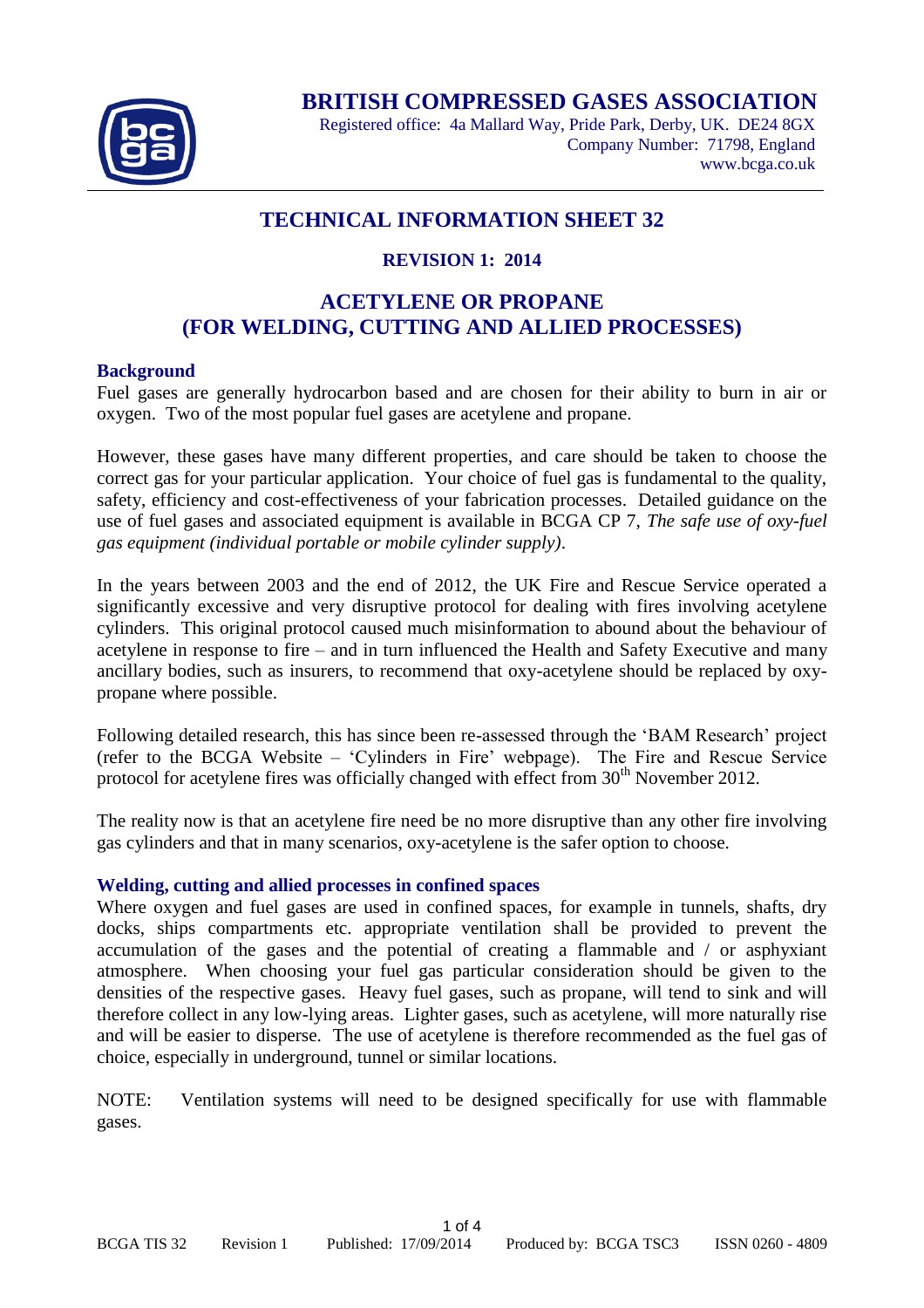### **Safety**

There are a number of common safety considerations that should be taken into account.

Care should be taken when working in enclosed areas as flames will consume atmospheric oxygen and could render the working area oxygen deficient.

Care should be taken not to introduce additional oxygen, via leaks or failure to turn off valves, as oxygen enriched atmospheres will cause any material in the vicinity to burn vigorously.

Components, such as regulators, are designed for use with each specific gas. The pressures are different and the gases can react with certain materials e.g. acetylene reacts with copper to form acetylides, these can form an impact explosive! Only a regulator designed for acetylene is to be used with acetylene. Refer to BCGA Safety Alert 01, *The hazards of using incorrect regulators on acetylene gas cylinders*.

In the event of a fire occurring, with the exception of very small gauge or hose fires, oxy-fuel users should not attempt to fight fires involving gas cylinders themselves, but rather should immediately evacuate the area and call the Fire and Rescue Service. However, reading and taking account of the following may help users prevent cylinders becoming involved in fires in the first place:

- BCGA Leaflet 6, *Cylinders in fire*.
- Fire & Rescue Service, Hazardous materials, operational guidance for the Fire & Rescue Service. This updated guidance was published in November 2012.
- The BCGA website, ['Cylinders in fire'](http://www.bcga.co.uk/preview/cif.php) page.

To help prevent a fire occurring flashback arrestors and non-return valves shall always be fitted.

Table 1 details the common properties of acetylene and propane that are useful for those engaged in welding, cutting and other allied processes.

#### **References:**

- 1) BCGA CP 7, *The safe use of oxy-fuel gas equipment (individual portable or mobile cylinder supply)*.
- 2) BCGA Leaflet 6, *Cylinders in fire*.
- 3) BCGA Safety Alert 01, *The hazards of using incorrect regulators on acetylene gas cylinders*.

This Technical Information Sheet may be freely reproduced, except for advertising, endorsement or commercial purposes. Please acknowledge the source as the British Compressed Gases Association. All rights reserved. © BCGA.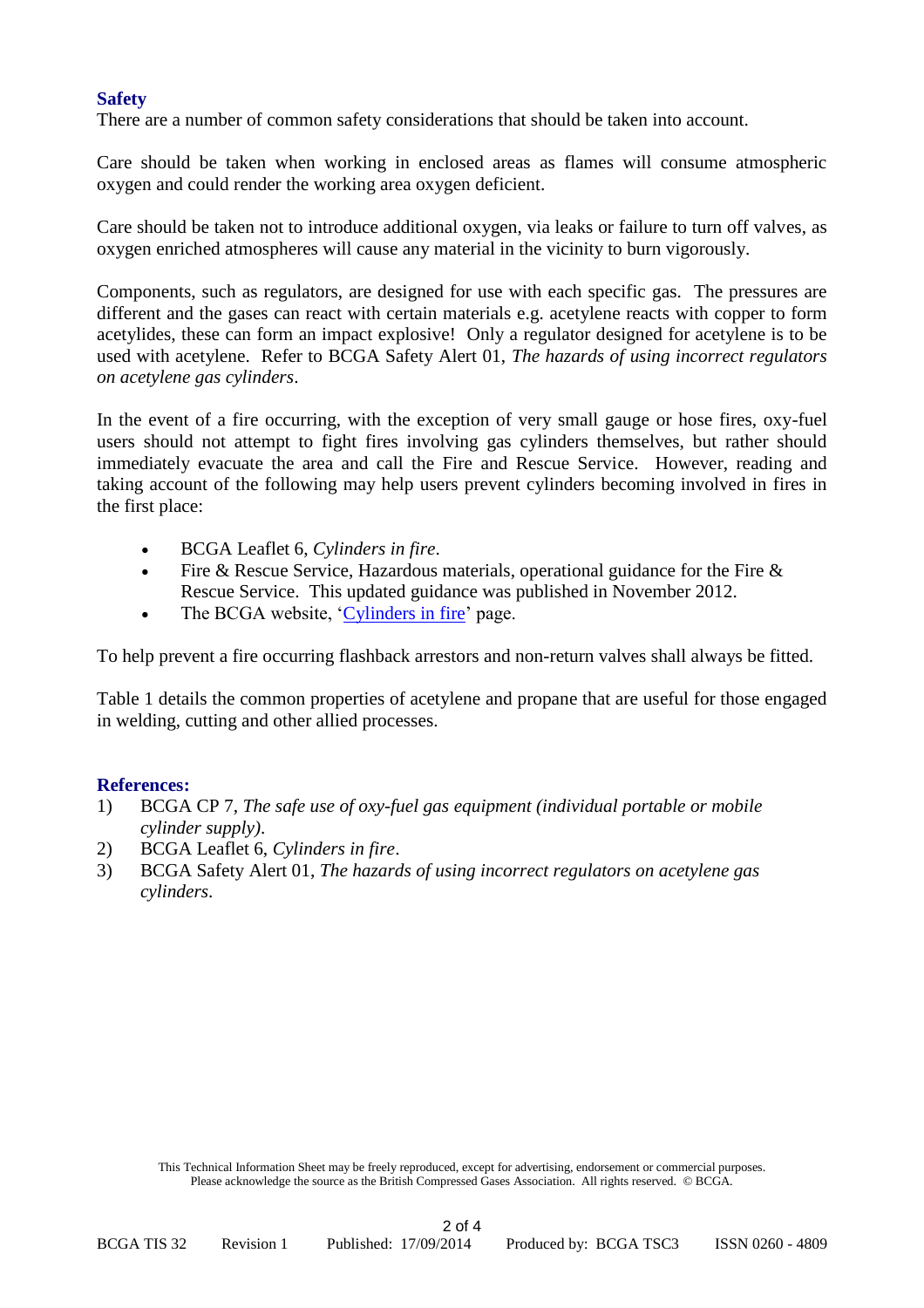| <b>Properties</b>                        | <b>Acetylene</b>   | <b>Propane</b>      | <b>Comments</b>                                                                                                                                                                        |
|------------------------------------------|--------------------|---------------------|----------------------------------------------------------------------------------------------------------------------------------------------------------------------------------------|
| Use for welding                          | Yes                | N <sub>o</sub>      | Propane cannot be used for gas welding. Propane has<br>enough heat to melt steel, however the flame is far to<br>oxidising to produce sound quality welds in carbon<br>steel.          |
| Use for cutting                          | Yes                | Yes                 |                                                                                                                                                                                        |
| Use for brazing                          | Yes                | Yes                 |                                                                                                                                                                                        |
| $\overline{C}$ ylinder gas               | 8 kg               | 47 kg               | Typical maximum values.                                                                                                                                                                |
| content                                  | $9.05 \text{ m}^3$ | $25.38 \text{ m}^3$ |                                                                                                                                                                                        |
| Cylinder water<br>volume (litre)         | 50                 | 104                 | Typical maximum values.                                                                                                                                                                |
| Flame                                    | 3160               | 2828                | Acetylene has the highest heat transfer rates.                                                                                                                                         |
| temperature with<br>oxygen $(^{\circ}C)$ |                    |                     | Acetylene heat transfer can only be approached by LPG<br>gases by using larger nozzle sizes, excessive oxygen or<br>by operating at near nozzle flame lift-off conditions.             |
| Heat intensity<br>$(MJ/m^2/s)$           | 61.0               | 34.0                | Determines how effectively heat can be transferred into<br>a work piece. An acetylene flame has nearly twice the<br>flame intensity of propane enabling rapid heating of<br>materials. |
| Calorific values<br>$(kJ/m^3)$           | 54772              | 95758               | The total amount of heat released by a unit weight or<br>unit volume of a fuel gas mixture during complete<br>combustion.                                                              |
| Heat distribution                        |                    |                     | The energy split between the primary flame (inner cone)                                                                                                                                |
| $(kJ/m^3)$                               |                    |                     | and secondary flame (outer cone). It can be seen from                                                                                                                                  |
| 1) Primary                               | 18890              | 10433               | the figures that acetylene has a much higher energy                                                                                                                                    |
| flame                                    |                    |                     | release in the primary cone that makes it ideal for                                                                                                                                    |
| 2) Secondary                             | 35882              | 85325               | cutting, welding and preheating operations.                                                                                                                                            |
| flame                                    |                    |                     |                                                                                                                                                                                        |
| Nozzle size                              |                    |                     | When using propane the operator will need to use a<br>larger size nozzle.                                                                                                              |
| Flammability<br>limits in air $(\%)$     | 2.5 to 81          | 2.2 to 9.5          |                                                                                                                                                                                        |
| Maximum fill                             | 18                 | 10                  | At standard temperature 15 °C.                                                                                                                                                         |
| pressure (bar)                           |                    |                     |                                                                                                                                                                                        |
| Cylinder burst                           | 105                | 67                  |                                                                                                                                                                                        |
| pressure (bar)                           |                    |                     |                                                                                                                                                                                        |
| Critical                                 | 36                 | 97                  | Many gases can be transformed to liquids with out                                                                                                                                      |
| temperature $(^{\circ}C)$                |                    |                     | cooling them to their boiling point. This is done by<br>increasing the pressure, whereby the boiling point rises.                                                                      |
|                                          |                    |                     | However, for each gas there is a critical temperature                                                                                                                                  |
|                                          |                    |                     | above which the gas cannot be transformed to a liquid                                                                                                                                  |
|                                          |                    |                     | no matter how high a pressure it is subjected to. The                                                                                                                                  |
|                                          |                    |                     | pressure that just brings about condensation at the                                                                                                                                    |
|                                          |                    |                     | critical temperature is called the critical pressure.                                                                                                                                  |
| Mixing ratio                             | 1:1                | 1:4                 | Propane will consume more oxygen, therefore more                                                                                                                                       |
| with oxygen                              |                    |                     | oxygen cylinders required on site with increased manual<br>handling.                                                                                                                   |
| Stability                                |                    |                     | The acetylene flame tends to be more stable and sits on<br>the nozzle better.                                                                                                          |
|                                          |                    |                     | Acetylene flame temperature more concentrated                                                                                                                                          |
|                                          |                    |                     | therefore the flame is more controllable then propane.                                                                                                                                 |
|                                          |                    |                     | Acetylene flame is easier than the propane flame to set                                                                                                                                |
|                                          |                    |                     | correctly.                                                                                                                                                                             |

# **Table 1**: Common properties of acetylene and propane